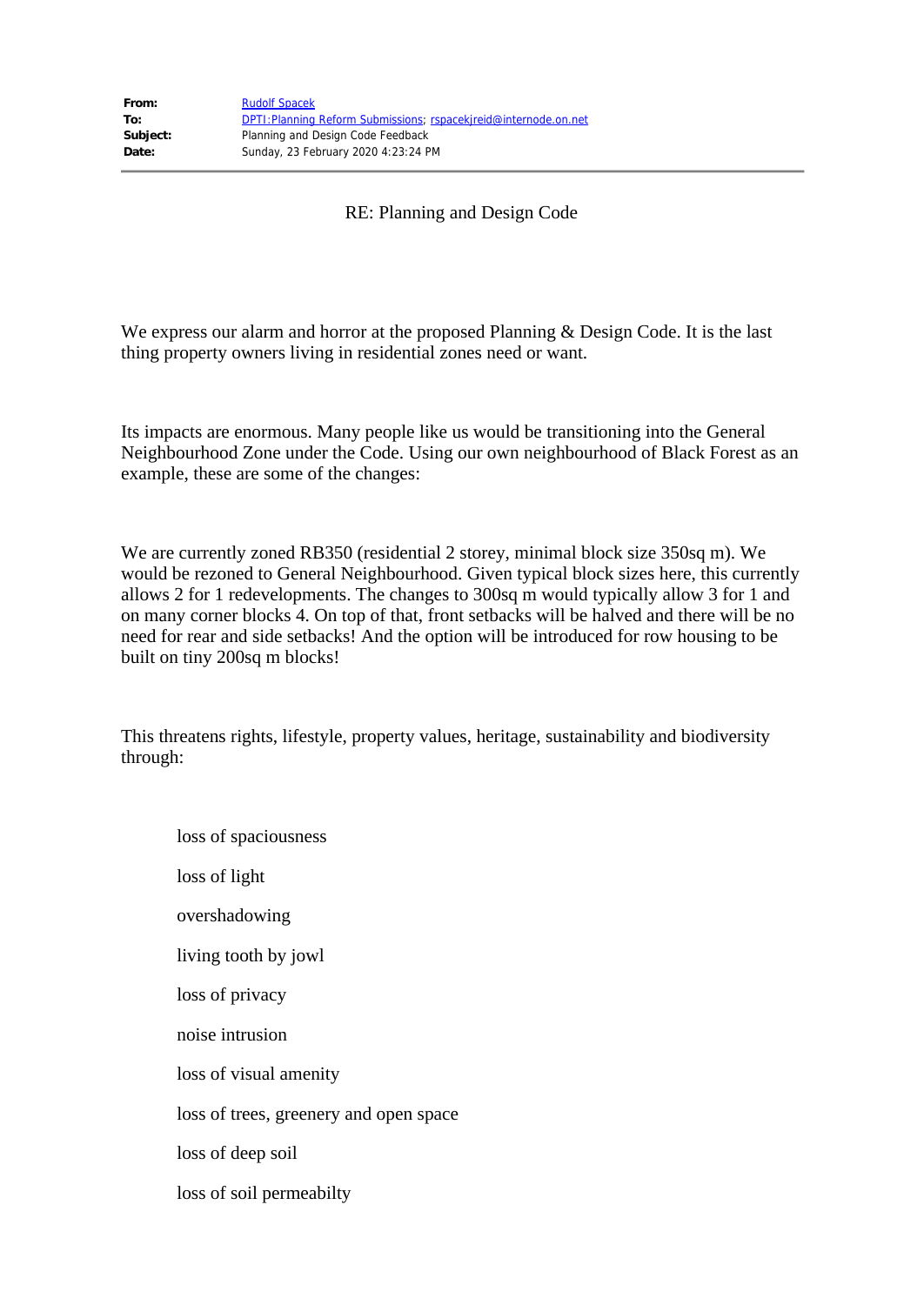increase in hard surface coverage resulting in hugely increased runoff increased strain on existing infrastructure massive traffic and parking strains loss of heritage (built, natural and cultural) impacts on property values and increased urban heat to name a few.

Are the above impacts really the intention of the Code? Is this something that anyone would want for their community and their family? As it stands, it would seem that the intention of the Code would be to put the interests of developers ahead of residents.

We are also deeply concerned that councils will be robbed of all relevant authority and completely disempowered and excluded from planning decisions.

We understand that there is to be an extension of time before the Code is finally implemented, presumably to allow changes to be made and for further consultation to occur. This is welcome but rather than tinkering at the edges, we would like to see the Code scrapped all together.

We are not alone, many thousands will be impacted.

Without prejudice,

Yours sincerely,

Rudolf Spacek, Justine Reid

Black Forest 5035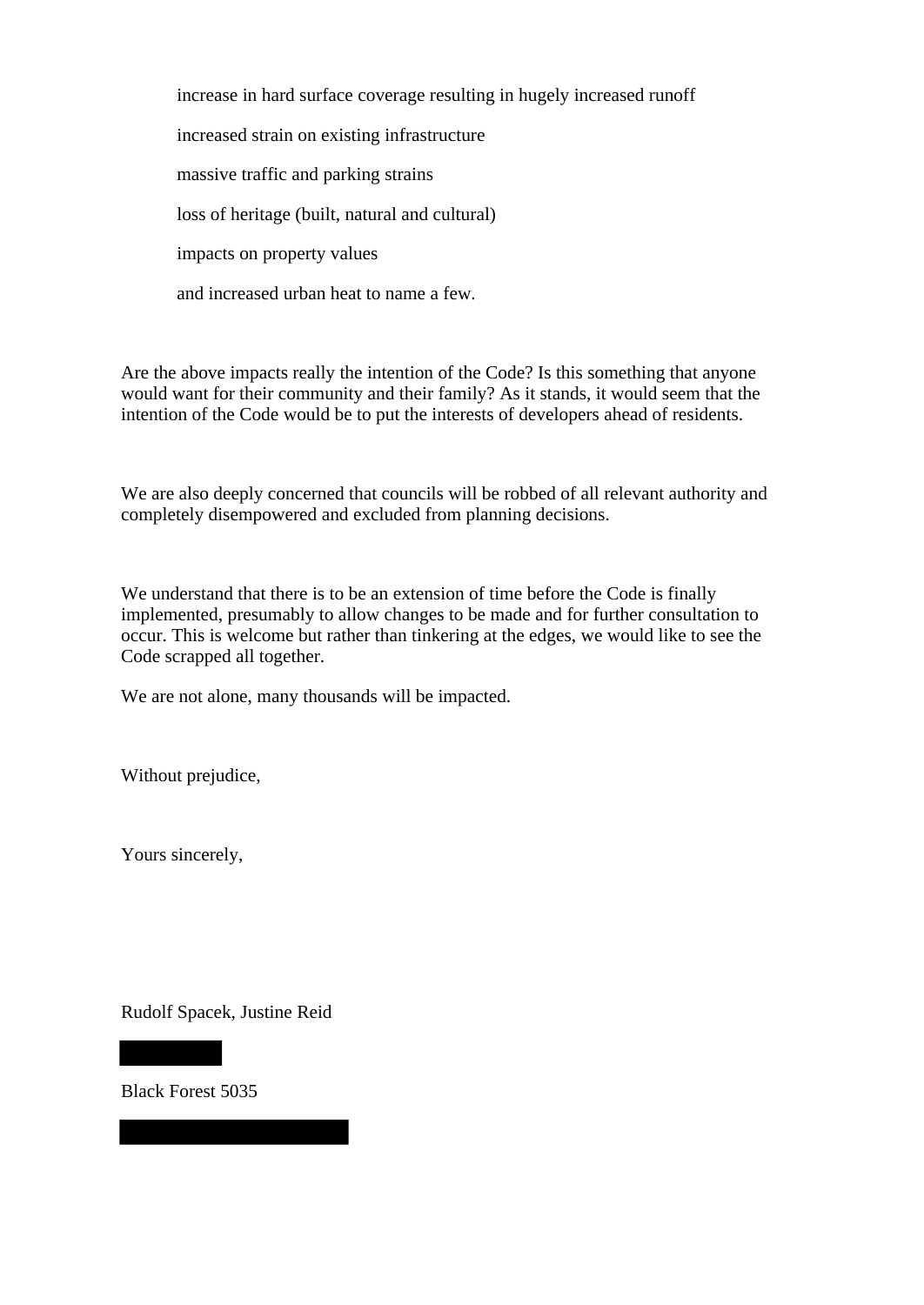| From:    | <b>Rudolf Spacek</b>                                                     |
|----------|--------------------------------------------------------------------------|
| To:      | DPTI: Minister Knoll; rspacekireid@internode.on.net                      |
| Cc:      | dunstan@parliament.sa.gov.au:flinders.portlincoln@parliament.sa.gov.au"; |
|          | "stuart.portaugusta@parliament.sa.gov.au"                                |
| Subject: | Letter Minister for Planning re Planning and Design Code                 |
| Date:    | Sunday, 23 February 2020 4:10:39 PM                                      |

The Minister for Planning Transport & Infrastructure

Stephan Knoll MP

GPO Box 1533

Adelaide SA 5000

ministerknoll@sa.gov.au

cc: State MPs, other residents.

February 23, 2020

Dear Sir,

## RE: Planning and Design Code

We express our alarm and horror at the Planning & Design Code proposed by your Government. It is the last thing electors living in residential zones need or want.

You have publicly claimed that there is little change when transitioning into the General Neighbourhood Zone under the Code. Using our own neighbourhood of Black Forest as an example, these are some of the changes:

We are currently zoned RB350 (residential 2 storey, minimal block size 350sq m). We would be rezoned to General Neighbourhood. Given typical block sizes here, this currently allows 2 for 1 redevelopments. The changes to 300sq m would typically allow 3 for 1 and on many corner blocks 4. On top of that, front setbacks will be halved and there will be no need for rear and side setbacks! And the option will be introduced for row housing to be built on tiny 200sq m blocks!

This threatens rights, lifestyle, property values, heritage, sustainability and biodiversity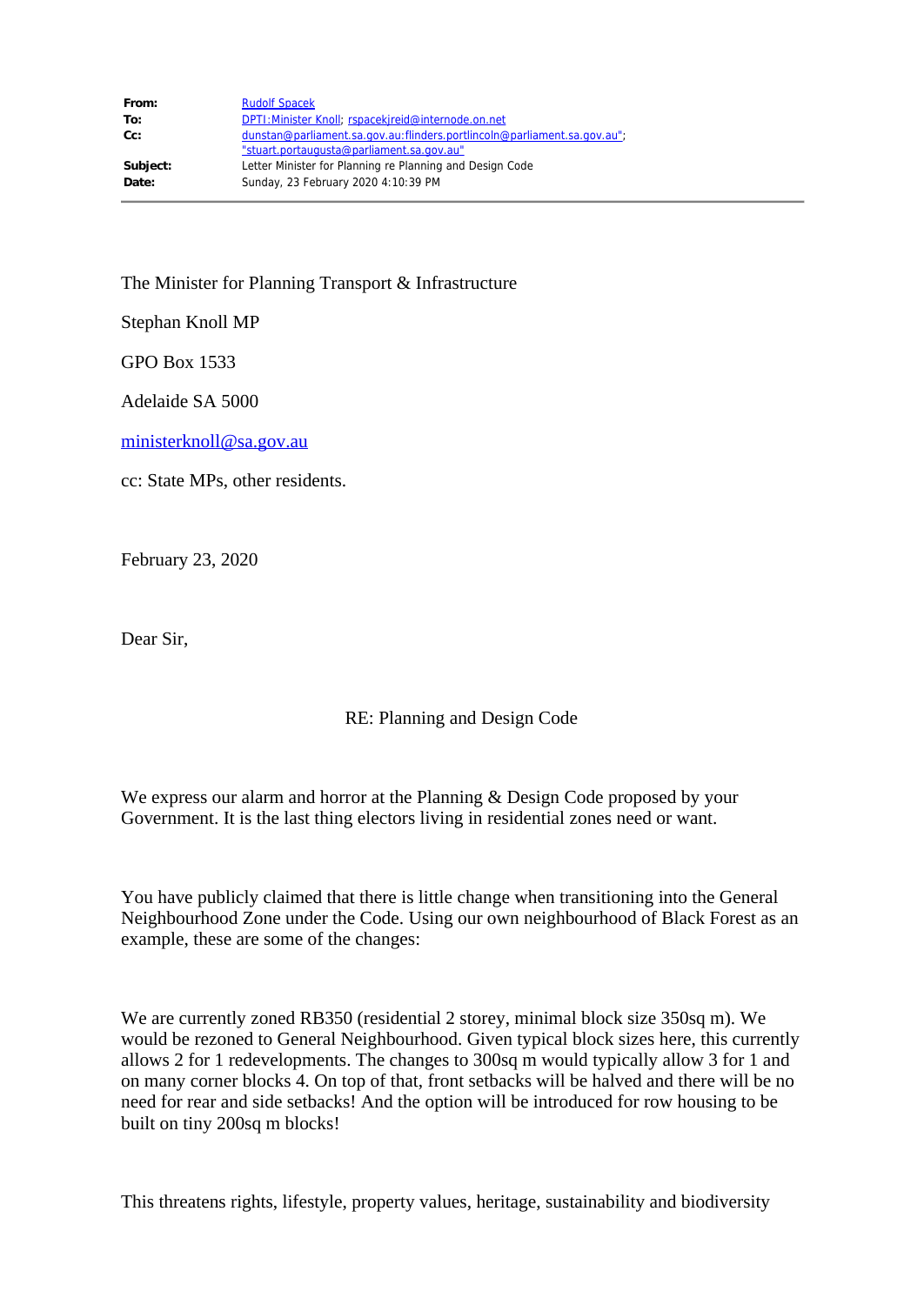through:

loss of spaciousness loss of light overshadowing living tooth by jowl loss of privacy noise intrusion loss of visual amenity loss of trees, greenery and open space loss of deep soil loss of soil permeabilty increase in hard surface coverage resulting in hugely increased runoff increased strain on existing infrastructure massive traffic and parking strains loss of heritage (built, natural and cultural) impacts on property values and increased urban heat to name a few.

This is hardly little or no change! We feel insulted by your denial and failure to acknowledge the impacts. Is this what you would want for your community and your family?

We are also deeply concerned that councils such as ours will be robbed of all relevant authority and completely disempowered and excluded from planning decisions.

We understand that there is to be an extension of time before the Code is finally implemented, presumably to allow changes to be made and for further consultation to occur. This is welcome but rather than tinkering at the edges, we would like to see the Code scrapped all together.

We are extremely disappointed in the Liberal Government's position on this. You need to